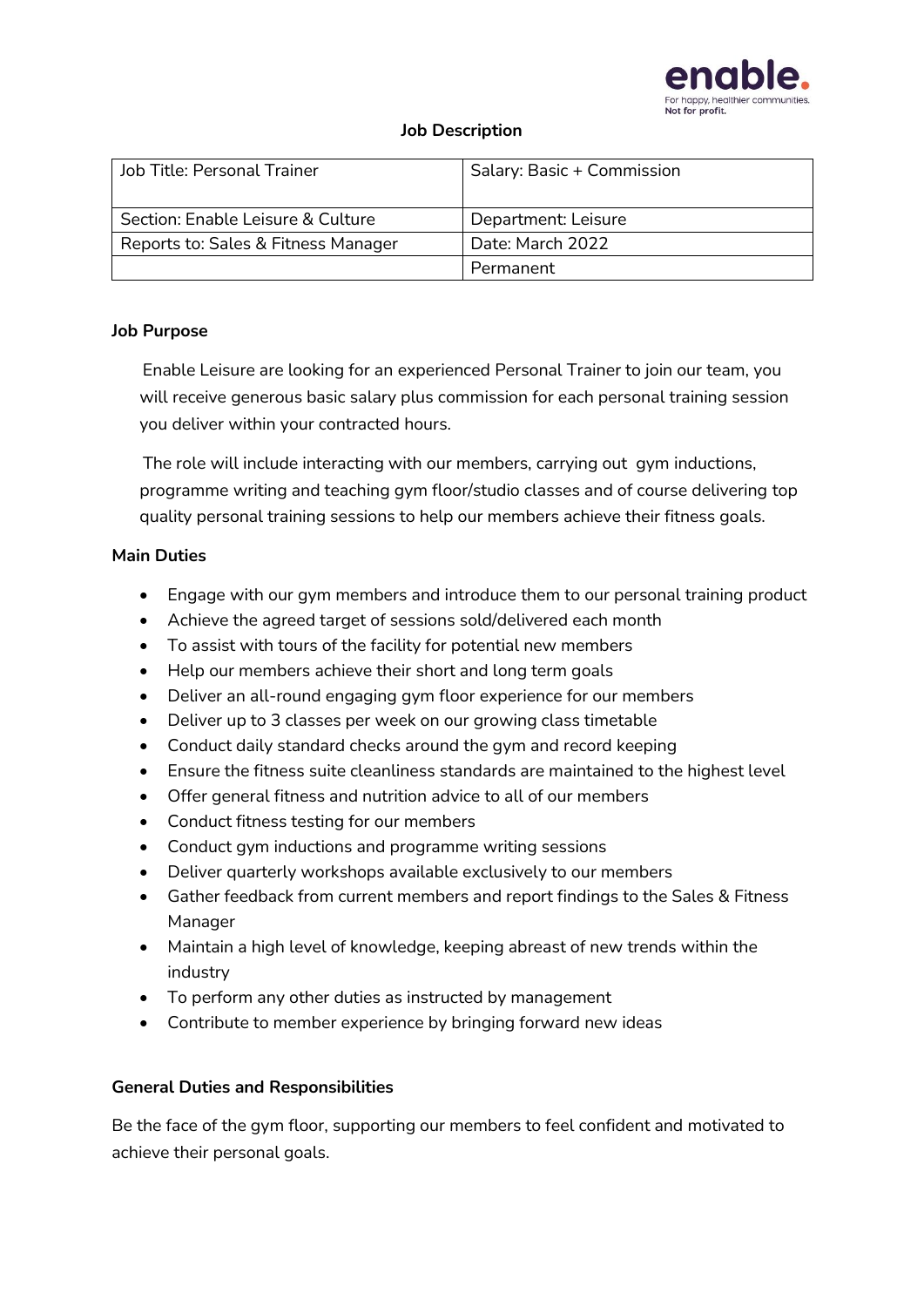

The post holder is required to carry-out any other duties required that are commensurate with role of this role within Enable Leisure and Sport, including:

Responsible for ensuring a high standard of customer care and dealing with customer compliments, comments and complaints.

Responsible for adherence to the Enable Leisure & Culture Equal Opportunities policy in respect of both the staff and delivery of services to service users.

The post holder may be required to work at other sites within Enable from time to time.

## **About you**

- Enthusiastic about fitness with the ability to communicate and motivate a wide range of people
- A can-do attitude, with the ability to be innovative and think outside of the box
- Possess the ability to recognise members who need help and motivate them to set goals and to achieve them.
- Say hello and goodbye to as many members as possible in the club even when not on shift.
- Introduce yourself to everyone, don't wait for them to come to you.
- Observe members and offer technique correction or demonstration when required.
- Regularly praise and encourage members to drive member retention
- Engaging work with can do attitude

## **Key requirements**

- Level 3 REPS Certification
- First Aid Certificate (preferable)
- Outstanding customer service and people skills
- A proven ability to hit targets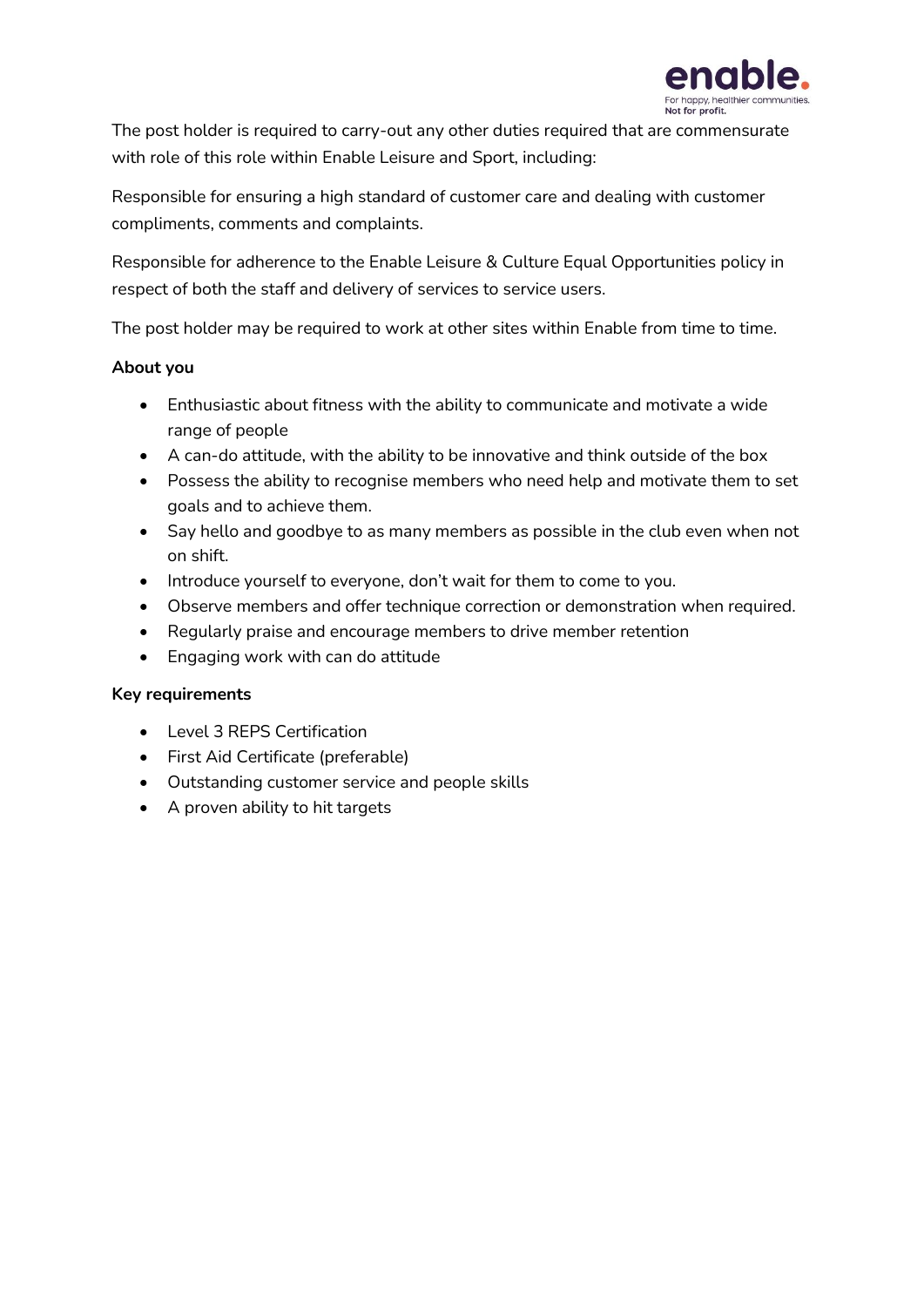

# **Person Specification**

| Job Title: Personal Trainer             | Salary: Basic + Commission |
|-----------------------------------------|----------------------------|
| Section: Enable Leisure & Culture       | Department: Leisure        |
| Responsible to: Sales & Fitness Manager | Date: March 2022           |
| Post Number:                            |                            |

# **A - Application form**

**I – Interview**

**T – Test**

**C – Certificate (original evidence)** 

| <b>Requirements</b> |                                                                                | Assessed by A &<br>I/T/C |  |  |
|---------------------|--------------------------------------------------------------------------------|--------------------------|--|--|
| Knowledge           |                                                                                |                          |  |  |
|                     | 1. An understanding and awareness of current industry trends in relation to    | A/I                      |  |  |
|                     | health & fitness.                                                              |                          |  |  |
| <b>Experience</b>   |                                                                                |                          |  |  |
|                     | 2. Experience of working within the leisure industry, as a personal trainer or | A/I                      |  |  |
|                     | in a similar role.                                                             |                          |  |  |
|                     | 3. Experience of implementing membership retention processes within a          |                          |  |  |
|                     | fitness setting.                                                               |                          |  |  |
|                     | 4. Be able to demonstrate a recent successful and significant achievement in   |                          |  |  |
|                     | hitting and exceeding targets.                                                 |                          |  |  |
|                     | 5. Experience of the programming and delivery of varied sessions based on      |                          |  |  |
|                     | member goals.                                                                  |                          |  |  |
|                     | 6. Experience of the planning and teaching of group exercise classes           |                          |  |  |
| <b>Skills</b>       |                                                                                |                          |  |  |
|                     | 7. Ability to motivate our members, providing the tools for them to achieve    | A/I                      |  |  |
|                     | their goals.                                                                   |                          |  |  |
|                     | 8. Excellent communication and interpersonal skills, with the ability to       | A/I                      |  |  |
|                     | converse with a wide range of people including staff and members.              |                          |  |  |
|                     | 9. Ability to work in partnership with the staff team across different         |                          |  |  |
|                     | departments.                                                                   | A/I                      |  |  |
|                     | 10. Computer literate to an intermediate level in all Microsoft Office         |                          |  |  |
|                     | applications and excellent levels of numeracy and literacy.                    | A/I/T                    |  |  |
|                     | 11. Ability to show enthusiasm, a positive can do attitude and be ready to     |                          |  |  |
|                     | make a difference to our member experience                                     | A/I                      |  |  |
|                     | 12. Be a self-motivator with the ability to show genuine passion when          |                          |  |  |
|                     | engaging with our members                                                      | A/I                      |  |  |
|                     | 13. Be results and targets driven                                              | A/I                      |  |  |
|                     |                                                                                |                          |  |  |